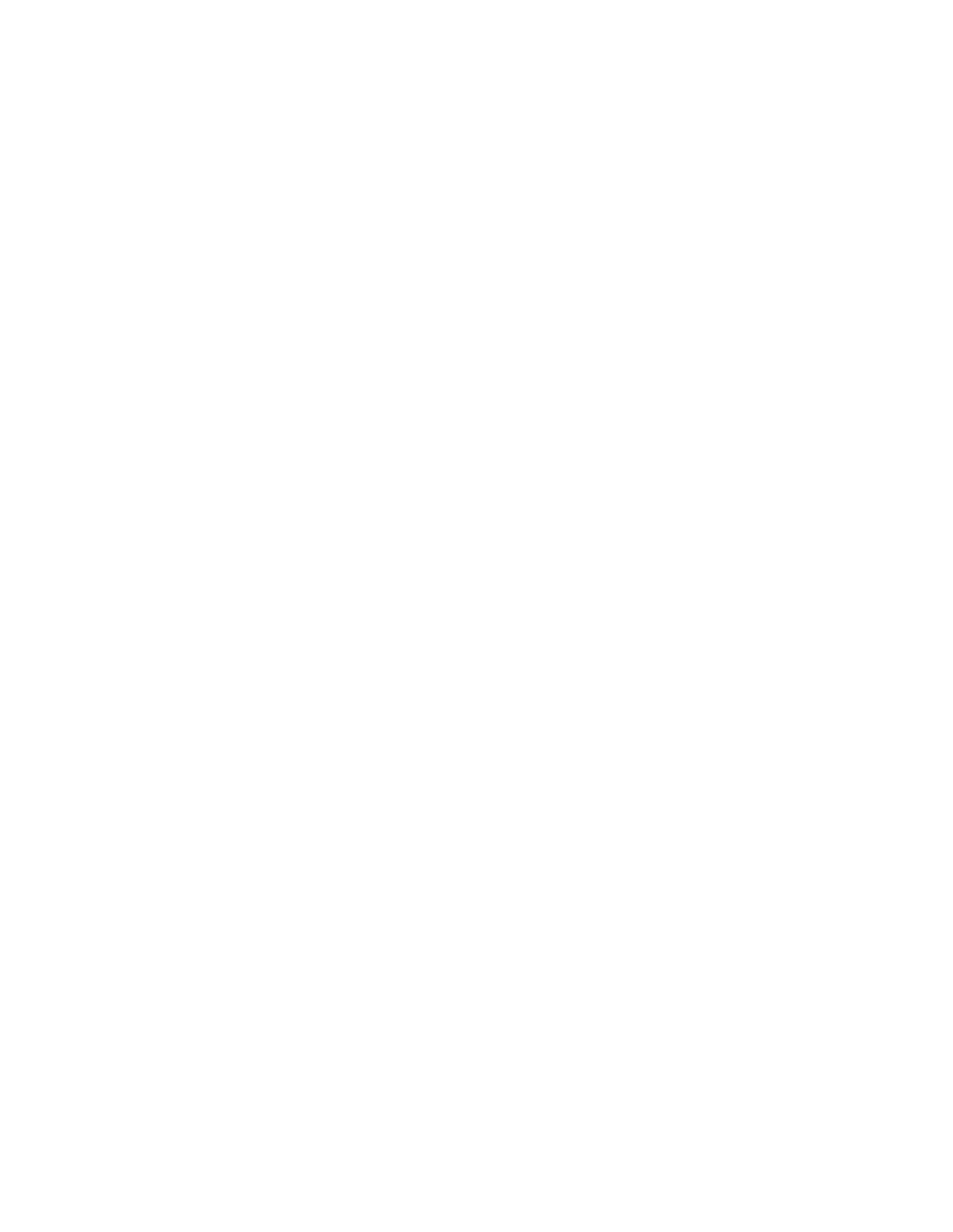JOURNAL OF MECHANICS OF MATERIALS AND STRUCTURES Vol. 2, No. 5, 2007

# THE SIMULATION OF RESIDUAL STRESSES IN FRICTION STIR WELDS

ZHAO ZHANG AND HONGWU ZHANG

A numerical model is developed to investigate energy dissipations and residual stress distributions in friction stir welds. Results indicate that the maximum longitudinal residual stress can be increased with the increase of the translational velocity of the pin. But the variation of the angular velocity of the pin does not significantly affect the residual stress distributions. Energy dissipation in friction is increased with the increase of the angular velocity of the pin. However, with the increase of the translational velocity of the pin the plastic dissipation of energy is increased and the frictional dissipation is decreased.

#### 1. Introduction

Friction stir welding (FSW) is a new solid-state joining technology invented by the Welding Institute (TWI) in 1991 [Thomas et al. 1991]. Compared with conventional welding processes, FSW has many advantages such as no melting, low defects, and low distortion, and can even join thin and thick sections. This new technique has been successfully applied to the aerospace, automobile, and shipbuilding industries.

Temperatures near the rotating pin never reach the melting point in FSW [Tang et al. 1998], and quite complicated flow was observed in welds [Murr et al. 1998; Xu et al. 2001]. Colligan [1999] studied the material flow in 6061 and 7075 aluminum by imbedding small steel balls as tracers into grooves cut into the work piece parallel to the weld line. Murr et al. [1999] and Li et al. [1999] found that dynamic recrystallization plays a key role in material movement. The joining of Al 6061 alloy to AISI 1018 steel by the combined effect of fusion and solid state welding was investigated by Chen and Kovacevic [2004]. It was found that the intermetallic phases  $Al<sub>13</sub>Fe<sub>4</sub>$  and  $Al<sub>5</sub>Fe<sub>2</sub>$  exist in the weld zone.

The temperature field in friction stir welding was studied by Song and Kovacevic [2003] and Chen and Kovacevic [2003] using a finite element method. It was shown that the preheating into the work piece is beneficial to FSW. Dalle Donne et al. [2000] found that the residual stress of the weld affects the fatigue properties. Webster et al. [2001] reported the measurement of residual stress in FSW by the X-ray technique and found that the longitudinal residual stress varies in the range from 60 to 140 MPa. Sutton et al. [2002] investigated the residual stress in 2024-T3 aluminum friction stir butt welds using the neutron diffraction technique. The results show that the highest stress occurs near the crown side of the weld over the entire FSW region. Peel et al. [2003] further gave the results of microstructure, mechanical property and residual stress of four aluminum AA5083 friction stir welds produced under varying conditions.

*Keywords:* friction stir welding, residual stress, finite element method, energy dissipation.

This work is supported by the National Natural Science Foundation of China (nos. 10302007, 10421202, and 10225212), the Program for Changjiang Scholars and the Innovative Research Team in the University of China (PCSIRT) and the National Key Basic Research Special Foundation of China (no. 2005CB321704).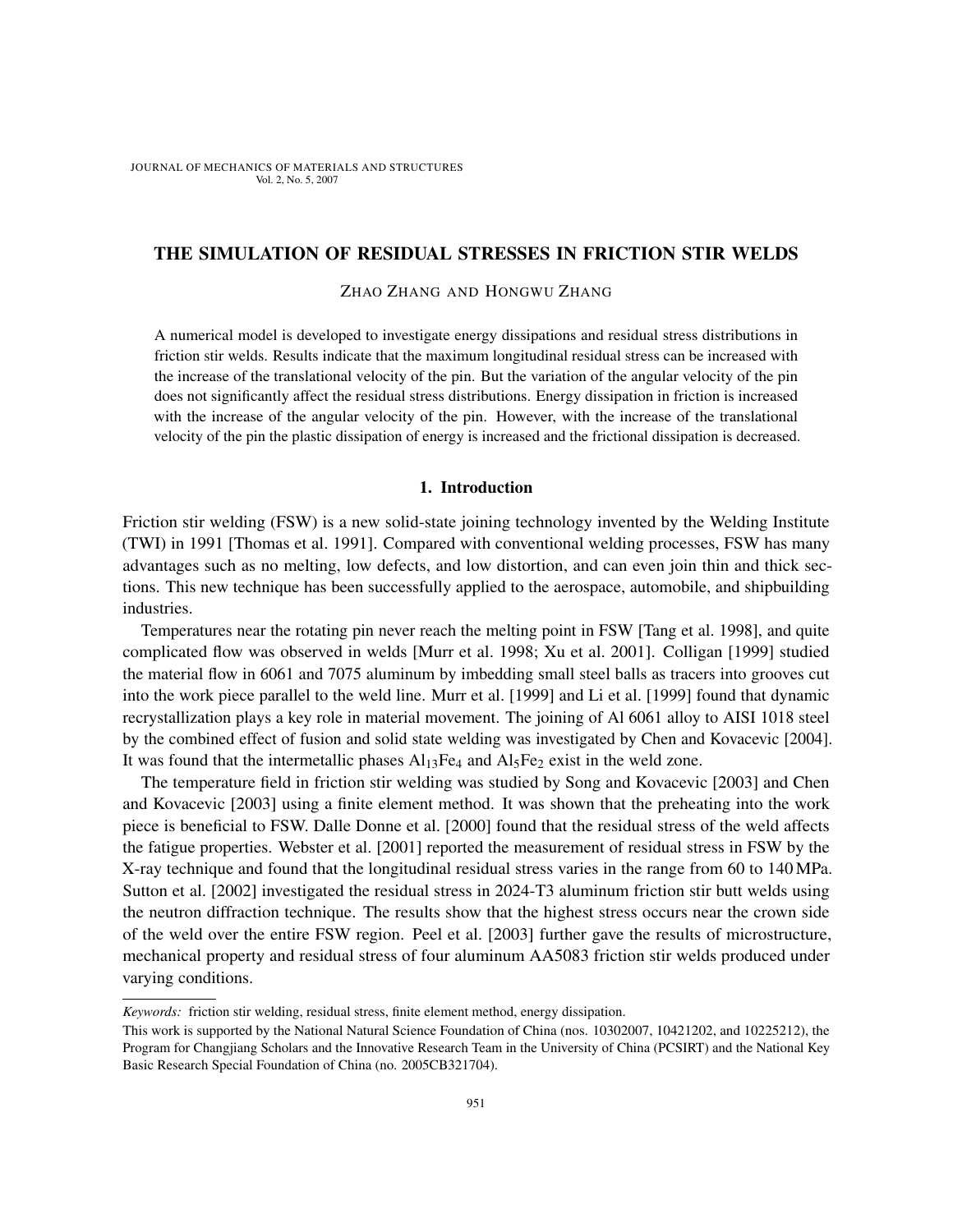

Figure 1. The geometry model and boundary conditions of FSW.

Zhu and Chao [2004] reported the transient temperature and residual stresses of 304L stainless steel. The distribution and the influence of residual stresses on fatigue in FSW were investigated by James et al. [2004]. Reynolds et al. [2003] reported the residual stress distribution of 304L steel under different angular velocities. A two dimensional modeling of FSW, based on the Arbitrary Lagrangian–Eulerian (ALE) finite element formulation, was reported by Deng and Xu [2001]. The method was further extended to analyze the three dimensional material flow by Xu and Deng [2002]. In the numerical models established by Deng and Xu, rate-independent material was used to model the friction stir welding process. It was found that the rate-independent material is appropriate enough to model the material behaviors in FSW process.

So far, there are no successful in-depth numerical reports on residual stress distributions in friction stir welds in different process parameters, including welding speed and angular velocity. A new numerical method, that is, transferring the results from a dynamic solver into a static one to obtain the residual stress on the friction stir weld after the FSW process, is herein proposed to investigate the residual stress distributions in the present research. Two approaches are needed to reduce the computational costs: one is to use the experimental data of the temperature field in the friction stir welds; the other is to increase the boundary conditions by 1000 times. Comparison with experimental tests on residual stresses in friction stir welds in the existing literature can validate the numerical model developed.

# 2. Model description

In FSW the material of the work piece in front of the tool is pushed aside by the pin and is forced to flow by the action of the pin, around which large plastic flow develops. In order to model the contacting surface properly and handle mesh distortion during large plastic deformation, a thermo-mechanical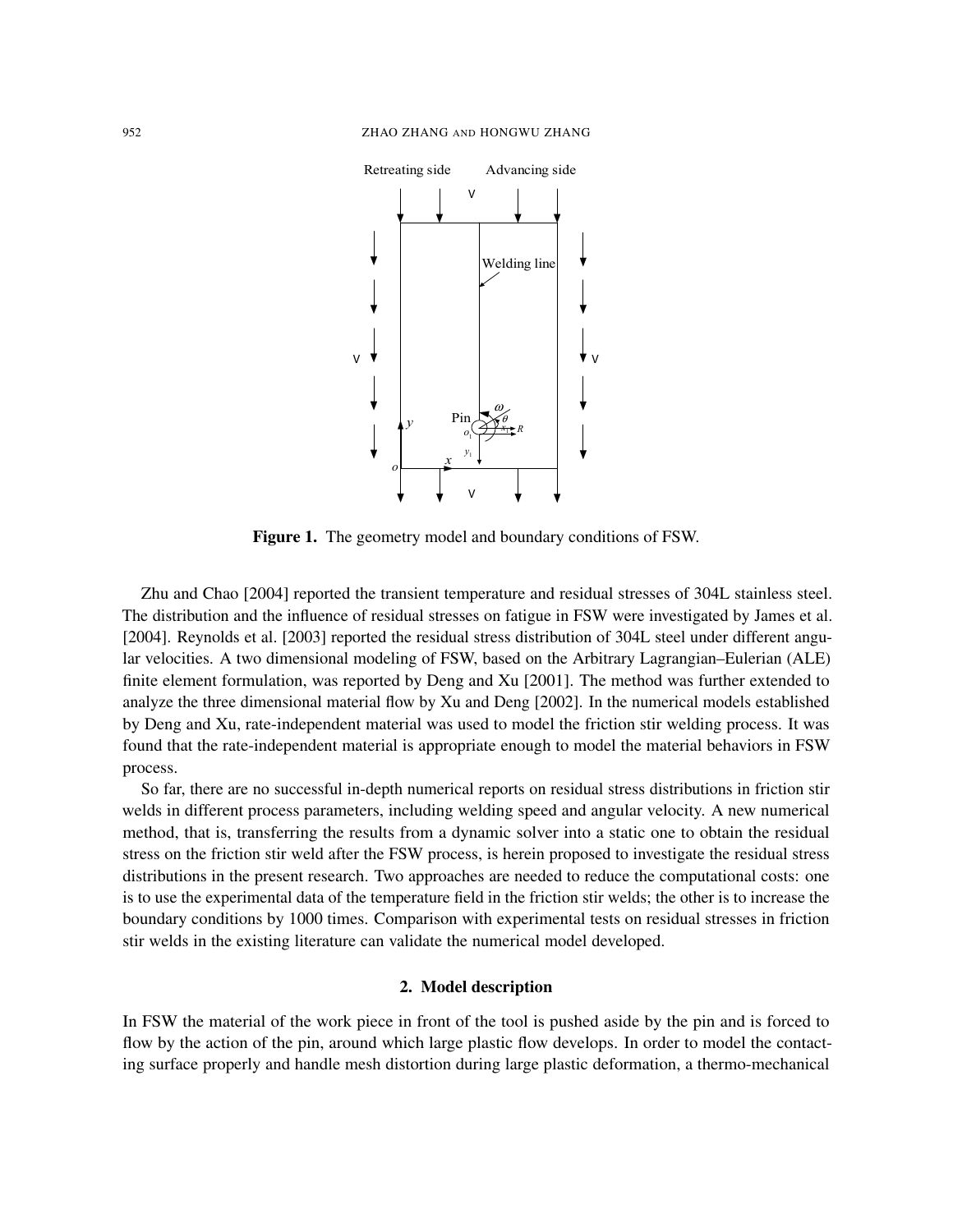finite element method, based on the Arbitrary Lagrangian–Eulerian (ALE) formulation and the adaptive remeshing technique, is employed. By means of ALE, material surfaces can be tracked with the accuracy characteristic of the Lagrangian methods and the interior mesh can be fixed in some directions so as to avoid element distortion and entanglement. The mesh should be prescribed so that the boundaries and interfaces remain at least partially Lagrangian.

The radius of the pin  $R_0$  is 3 mm, and the dimensions of the two plates are 100 mm in length (along the welding line) and 30 mm in width (see Figure 1). Such a small welding plate has been proven to precisely predict the material behaviors [Deng and Xu 2004; Zhang et al. 2005b] by tracing the material particles near the rotating tool and the tool forces applied on the shoulder [Ulysse 2002]. The main advantage of such a small welded plate is that the computational cost can be greatly reduced. The same size welded plate is used in the present research for the investigation on material velocity field near the rotating pin and the residual stress distribution on the friction stir weld. The two dimensional geometry is discretized into four-node quadrilateral elements. Reduced integration with hourglass control is used to avoid the mesh-locking problems associated with large incompressible plastic deformation. The mesh consists of 11717 elements and 11986 nodes. The material of the plate is AL 6061-T6, as a rate independent elastoplastic material. However, the effect of temperature on yielding is considered explicitly. The properties of the material at different temperatures are shown in Table 1 [Brown et al. 1993].

The constitutive relations are given by the von Mises yield criterion and the associated flow rule. The von Mises yield condition can be expressed as

$$
F_d(\sigma_{ij}, \bar{\varepsilon}) = \frac{1}{2} \sigma'_{ij} \sigma'_{ij} - \frac{1}{3} \sigma_s^2(\bar{\varepsilon}), \qquad (1)
$$

where  $\sigma'$  is the deviatoric part of Kirchhoff stress.  $\bar{\varepsilon}$  represents the equivalent plastic strain and  $\sigma_s$  is the yield stress of the material.

For an associate flow, the direction of the plastic flow  $n_s$  is normal to the flow potential  $F_d$  as

$$
\boldsymbol{n}_s = \frac{\partial \boldsymbol{F}_d / \partial \boldsymbol{\sigma}}{\|\partial \boldsymbol{F}_d / \partial \boldsymbol{\sigma}\|} = \frac{\boldsymbol{D}_p}{\|\boldsymbol{D}_p\|},\tag{2}
$$

where  $D_p$  represents the inelastic rate of deformation, and  $||D_p|| = (D_p : D_p)^{1/2}$ .

| $T({}^{\circ}C)$ | E(GPa) | $\sigma_u$ (MPa) | ν     |
|------------------|--------|------------------|-------|
| 25.00            | 66.94  | 278.12           | 0.330 |
| 100.00           | 63.21  | 260.68           | 0.334 |
| 148.89           | 61.32  | 251.24           | 0.335 |
| 204.44           | 56.80  | 221.01           | 0.336 |
| 260.00           | 51.15  | 152.26           | 0.338 |
| 315.56           | 47.17  | 73.87            | 0.360 |
| 371.11           | 43.51  | 36.84            | 0.400 |
| 426.67           | 28.77  | 21.58            | 0.410 |
| 482.22           | 20.20  | 10.49            | 0.420 |

Table 1. Temperature-dependent material properties of AL6061-T6.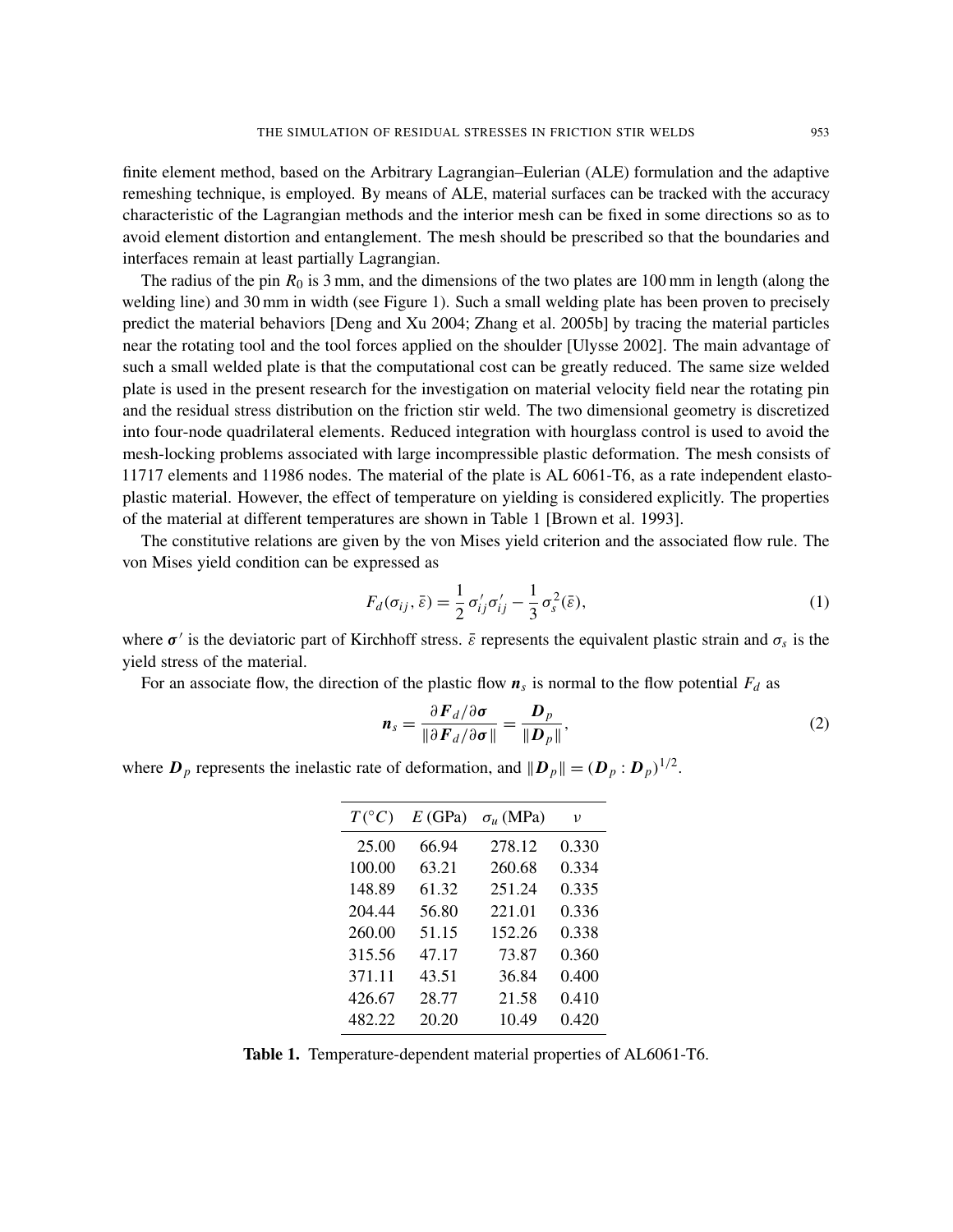The flow rule has the form

$$
D^p = \dot{\lambda} \frac{3\sigma'}{2\bar{\sigma}},\tag{3}
$$

where  $\lambda$  denotes the scalar measuring of the rate of inelastic flow, and  $\bar{\sigma}$  denotes the equivalent stress,  $\bar{\sigma} = [\frac{3}{2}\sigma' : \sigma']^{1/2}.$ 

The Jaumann rate of the Kirchhoff stress tensor is given as

$$
\sigma^{\nabla J} = \dot{\sigma} - W \cdot \sigma + \sigma \cdot W, \qquad (4)
$$

where the additive decomposition of the rate of deformation tensor  $D$  into elastic and plastic components is implied, that is,  $D = D^e + D^p$ . W is the rate of spin tensor. The rate of deformation is defined as the symmetric part of the velocity gradient,  $D = \frac{1}{2}$  $\frac{1}{2}((\nabla \mathbf{v})^T + \nabla \mathbf{v})$ , and the rate of spin tensor is the skew symmetric part,  $W = \frac{1}{2}$  $\frac{1}{2}((\nabla \mathbf{v})^T - \nabla \mathbf{v}).$ 

2.1. *Definition of contact.* The frictional contact model is used. The interface may experience frictional contact described by a modified Coulomb friction law. The Coulomb friction law is modified so that there exists a maximum critical frictional stress, above which the frictional stress stays constant and is no longer equal to the product of the friction coefficient and the contact pressure. A reasonable upper bound  $\tau_{\text{max}} = \sigma_s / \sqrt{3}$  is used.

2.2. *Boundary conditions.* At the boundaries of the plates, material particles move with a constant speed **v** relative to the pin, as shown in Figure 1. The pin rotates with an angular velocity  $\omega$ . It has been proved that the FSW process is in a steady state [Deng and Xu 2004; Zhang et al. 2005b]. So FSW can be treated as a quasistatic problem and the loading speed can be increased to save computational costs. In the present research, both the translational velocity and the angular velocity are increased 1000 times to accelerate convergence. In my previous work, the material flow patterns during the friction stir welding process have been investigated in detail [Zhang et al. 2005a; 2005b; Zhang and Zhang 2005] and the results can correlate well with the experimental tests [Guerra et al. 2002]. The computational results obtained in my previous work [Zhang et al. 2005b] are transferred from ABAQUS/Explicit to ABAQUS/Standard in the present research. The obtained results from the dynamic solver are transferred to the static solver and then are treated as a static problem to obtain the residual stress distributions in the friction stir weld. In this process, the fixtures are released and the temperature is reduced to room temperature.

2.3. *Integration method.* The simplest operator that provides unconditional stability for integration equations is the backward Euler method. The strain rate decomposition is integrated over a time increment as

$$
\Delta \varepsilon = \Delta \varepsilon^{el} + \Delta \varepsilon^{pl},\tag{5}
$$

where  $\Delta \varepsilon$  is defined by central difference operator

$$
\Delta \varepsilon = \text{sym}\bigg[\frac{\partial \Delta x}{\partial (x_t + \frac{1}{2}\Delta x)}\bigg].
$$

During the solution, the elasticity relationship and the integrated rate decomposition are satisfied exactly, so that

$$
c_{\sigma} = -D^{el} : c_{\varepsilon},\tag{6}
$$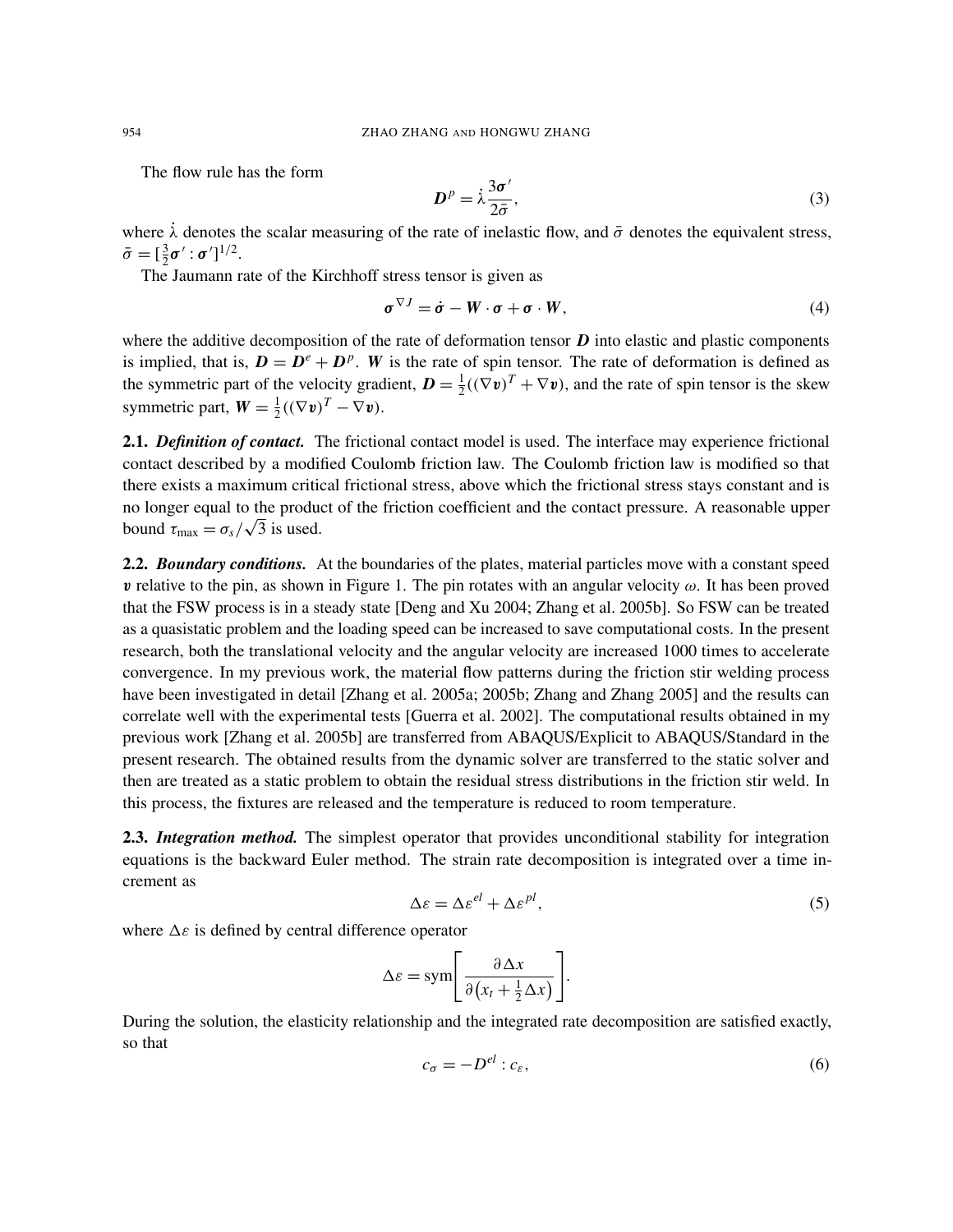where  $c_{\sigma}$  is the correction to the stress,  $c_{\varepsilon}$  is the correction to the plastic strain increments, and  $D^{el}$  =  $\frac{\partial^2 U}{\partial \varepsilon^{el} \partial \varepsilon^{el}}$  is the tangent elasticity matrix.

If hardening laws are considered, then

$$
c_{\alpha} = h_{\alpha}c_{\lambda} + \Delta\lambda \left(\frac{\partial h_{\alpha}}{\partial \sigma} : c_{\sigma} + \frac{\partial h_{\alpha}}{\partial H_{\beta}}c_{\beta}\right),\tag{7}
$$

where  $c_{\alpha}$  is the correction to  $\Delta H_{\alpha}$ , and  $c_{\lambda}$  is the correction to  $\Delta \lambda$ .

The flow rule is not satisfied exactly until the following solution has been found

$$
c_{\varepsilon} - c_{\lambda} \frac{\partial g}{\partial \sigma} - \Delta \lambda \left( \frac{\partial^2 g}{\partial \sigma \partial \sigma} : c_{\sigma} + \frac{\partial^2 g}{\partial \sigma \partial H_{\alpha}} c_{\alpha} \right) = \Delta \lambda \frac{\partial g}{\partial \sigma} - \Delta \varepsilon^{\rho l}.
$$
 (8)

The Newton–Raphson iteration method is applied until the flow equation and yield constraints are satisfied.

2.4. *Temperature field.* The heat generated at the interface between the shoulder and the work piece in FSW is the driving force to make FSW successful [Chao et al. 2003]. The heat flux must keep the maximum temperature in the work piece high enough so that the material is sufficiently soft to be stirred but low enough so that the material does not melt. The maximum temperature created by FSW ranges from 80% to 90% of the melting temperature of the welding material, as measured by Tang et al. [1998] and Colegrove et al. [2000].

The limitation of the PC computing power makes a fully thermo-mechanical analysis difficult to be completed in a reasonably short time [Deng and Xu 2001; Xu and Deng 2002]. To compensate for the lack of a predicted temperature field, actual temperature values from the practical FSW test [McClure et al. 1999] will be used to construct an approximate temperature field for the FSW process simulation, as shown in Figure 2. A tool rotation of 400rpm and a translational velocity of 2 mm/s are used in this experiment. Due to the limitation of the melting point of the material, the temperature fields near the pin under different cases do not have significant differences. So the same temperature field is used to model the friction stir welding process under different cases in the present analysis.

To show the reasonableness of the predicted temperature field, Figure 3 shows the predicted temperature field when the rotational velocity is 400 rpm before the translational movement of the pin. The maximum temperature occurs on the pin-plate interface. This is a quasistatic temperature field and the temperature distribution in the longitudinal direction perpendicular to the welding line scarcely varies with time. When the approximate temperature field is constructed, the pin starts to move along the welding line.

### 3. Results and discussion

Figure 4 shows the distribution of the residual stresses in the direction perpendicular to the welding line at  $y_1 = 1$  mm,  $y_1 = 2$  mm, and  $y_1 = 3$  mm when  $v = 2$  mm/s and  $\omega = 390$  RPM. The maximum of the longitudinal residual stress occurs near  $(R_0 + 1)$  mm away from the welding line. The longitudinal residual stress ranges from −100 MPa to about 100Mpa. The results can be validated in [Dalle Donne et al. 2001; Hornbach et al. 2003; Staron et al. 2004]. It seems that the maximum longitudinal residual stress occurs in the location where the equivalent plastic strain is decreased suddenly, as shown in Figure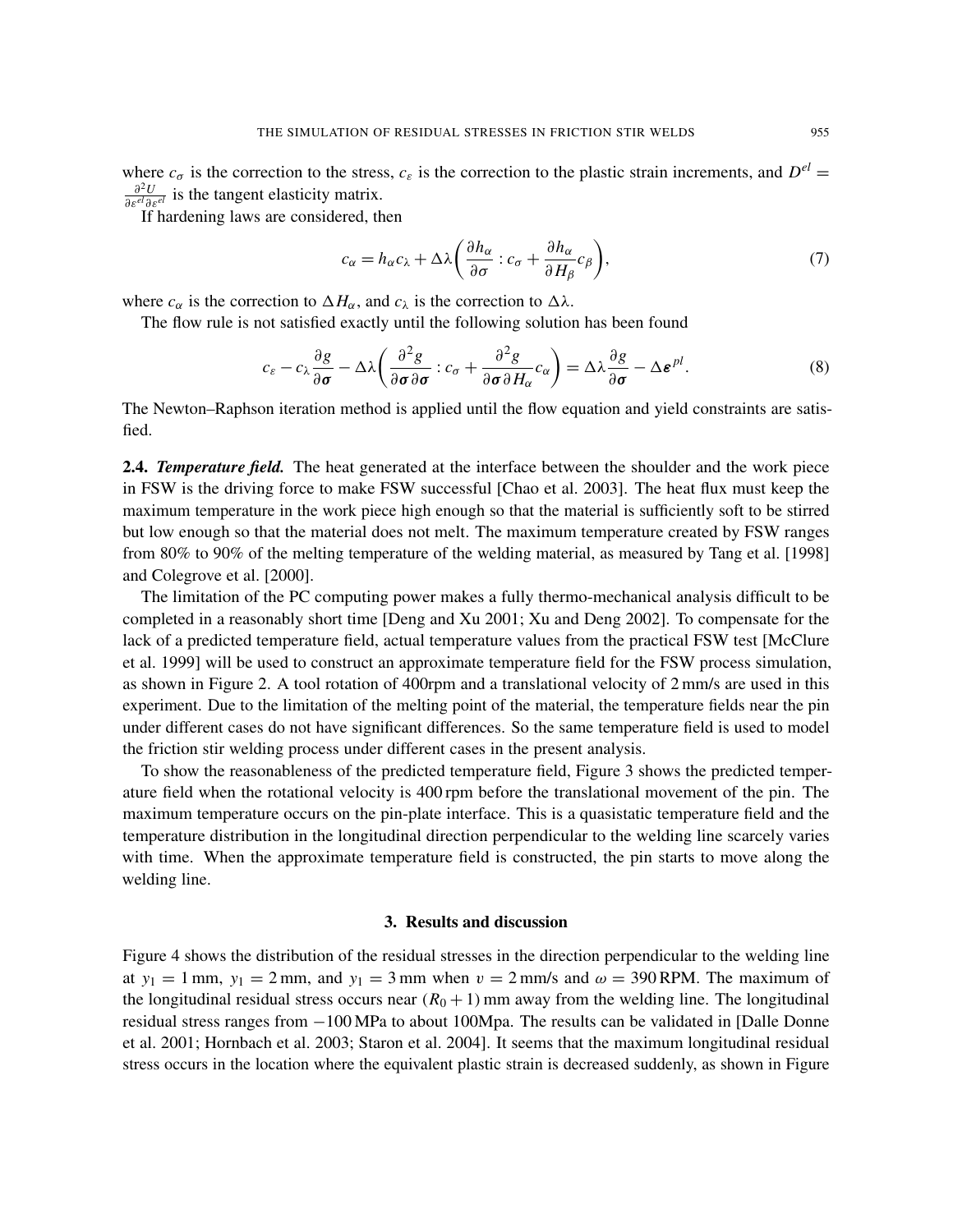

Figure 2. Fitted temperature history at various distances from the weld line.



Figure 3. Predicted temperature field according to the experimental data.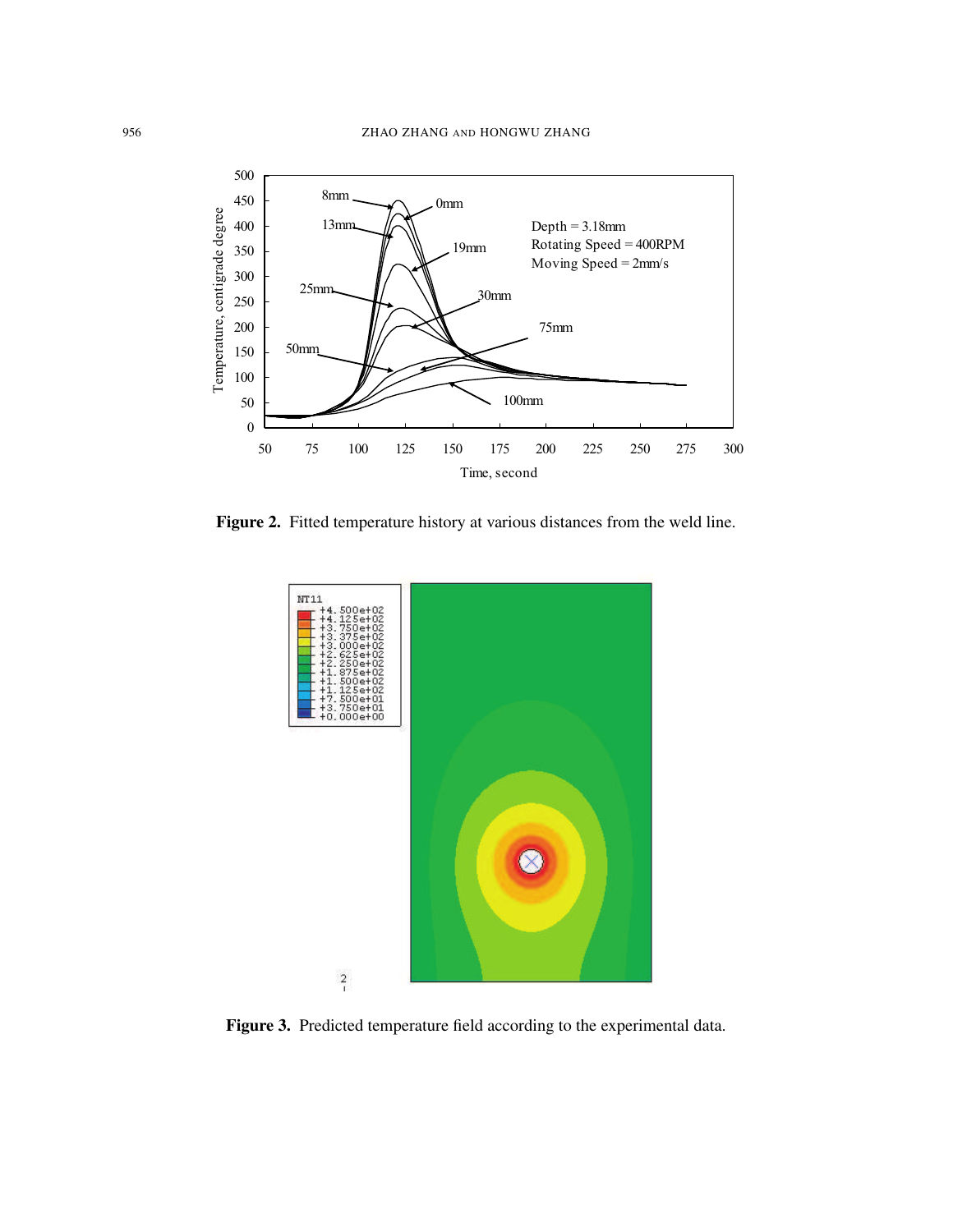

Figure 4. The distributions of the longitudinal residual stress in the direction perpendicular to the welding line ( $v = 2$  mm/s,  $\omega = 390$  RPM).

5. The region of large tensile residual stress can correlate well with that of large equivalent plastic strain. It is found that in the region where the equivalent plastic strain is decreasing, longitudinal residual stress is also decreasing. When away from the exaction point of the pin, the longitudinal residual stress in the welding line is slightly increasing. But after about 2 mm, distribution of the longitudinal residual stress remains steady. This means that the distributions of the longitudinal residual stress are not affected by the exaction of the pin after 2 mm away from the extraction point. The ratio of the maximum longitudinal residual stress to the initial yield stress is only about 39%, which is much lower than the one obtained in the welds produced by the traditional welding techniques. The residual stresses are not symmetric to the welding line because the deformations are clearly unsymmetric. When the fixtures are released and the temperature is reduced to room temperature, the material in the nugget zone tends to recover. But the material in the heat affected zone has smaller deformation and will prevent the recovery process in the nugget zone. So the maxima of longitudinal residual stress occur in the boundaries of the heat affected zone with a minimum in the nugget zone. The deformations on the retreating side and the advancing side differ, causing the recovery processes to differ too. So the residual stress cannot be symmetric to the welding line.

Figure 6 shows the distributions of the longitudinal residual stress under different translational velocities in the direction perpendicular to the welding line. It is clear that the longitudinal residual stress is increased with the increase of the translational velocity in the tensile region, which can correlate well with the observations from experiments [Peel et al. 2003]. But at points where  $x_1 = \pm 16$  mm, the longitudinal residual stress is not affected by the increase of the translational velocity. In the compressive region, it is difficult to judge the effect of the increase of the translational velocity. But in fact, the region of the large tensile stress is much more interesting since it is much closer to the welding line. Compared with the results in Figure 4, the maximum of the longitudinal residual stress occurs only near  $(R_0 + 1)$  mm, which is about 140 MPa. The ratio of the maximum longitudinal residual stress to the initial yield stress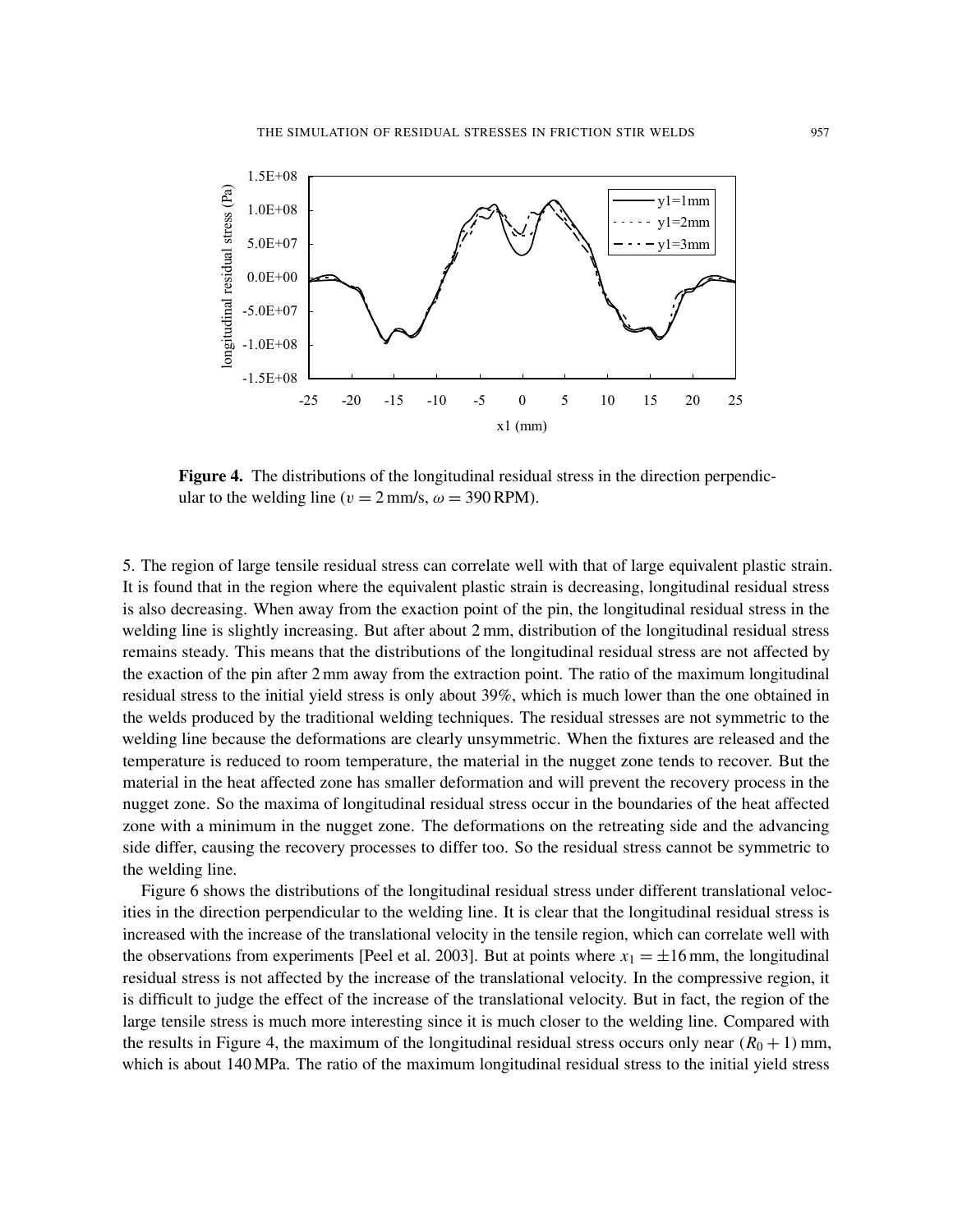

Figure 5. The distributions of the equivalent plastic strain in the direction perpendicular to the welding line ( $v = 2$  mm/s,  $\omega = 390$  RPM).

is also increased approximately from 41% to 50% when the translational velocity of the pin is increased from 4 mm/s to 10 mm/s.

Figure 7 shows the distributions of the longitudinal residual stress under different angular velocities in the direction perpendicular to the welding line. With the increase of the angular velocity, the large tensile region is moved to the advancing side. By experiments, Dalle Donne et al. [2001] found that the maximum longitudinal residual stress occurs on the advancing side. Both the numerical modeling in the present research and Dalle Donne's experiment lead to the same conclusion, that is, that the maximum longitudinal residual stress can occur at the advancing side instead of the retreating side, which can



Figure 6. The distributions of the longitudinal residual stress under different translational velocities in the direction perpendicular to the welding line ( $\omega = 390$  RPM).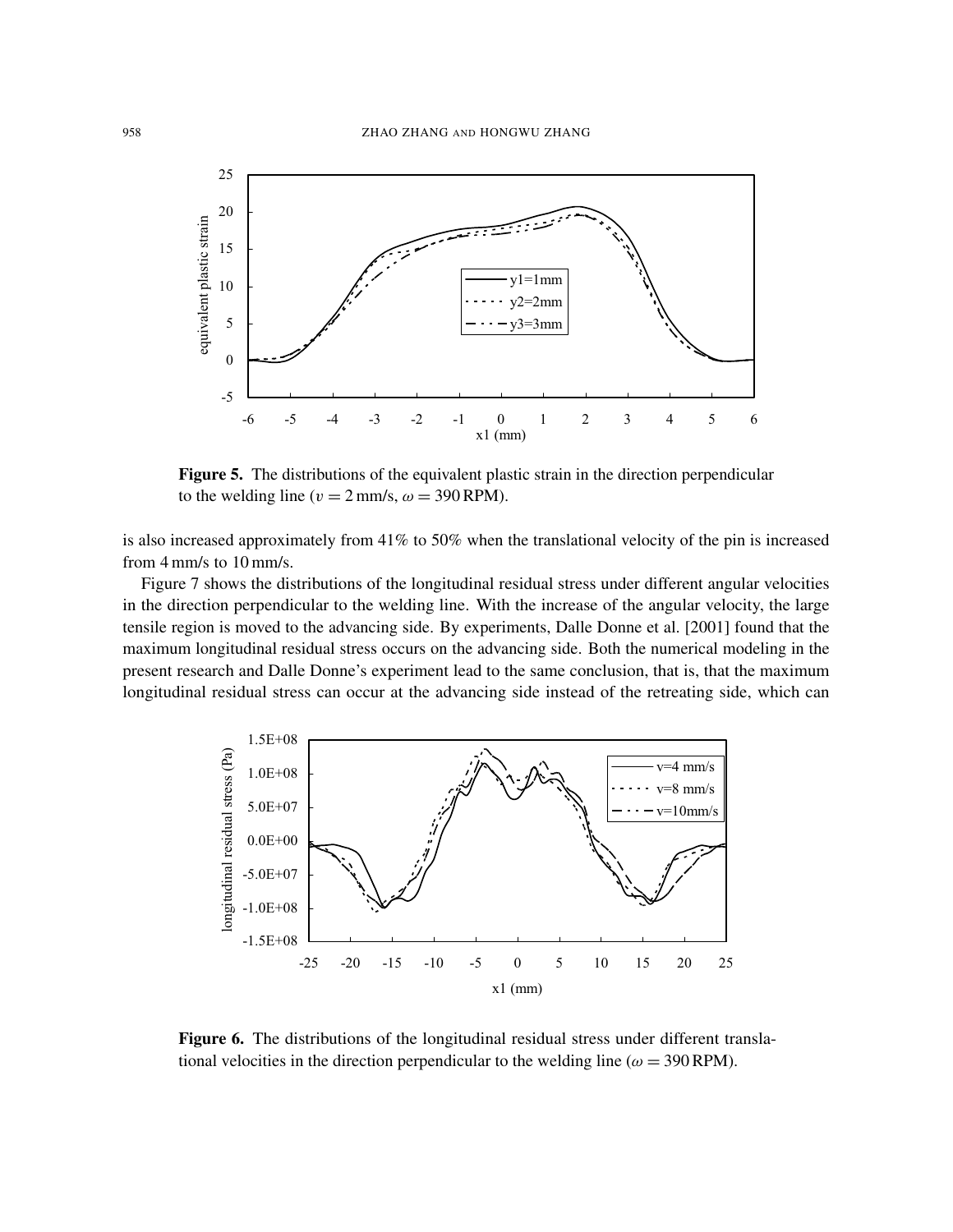

Figure 7. The distributions of the longitudinal residual stress under different angular velocities in the direction perpendicular to the welding line ( $v = 2$  mm/s).

validate the numerical model established. There is a concave point near the welding line. The change of the angular velocity can affect the location of the concave point. With the increase of the angular velocity, the concave point can be moved to the advancing side. In summary, the effect of the change of the angular velocity on the longitudinal residual stress is not clear, which can be fitted well with experiments on residual stress in friction stir welding [Reynolds et al. 2003]. So, the variation of the angular velocity does not significantly affect the ratio of maximum longitudinal residual stress to the initial yield stress.

When the translational velocity of the pin is smaller, the maximum longitudinal residual stress on the retreating side and the one on the advancing side are similar, as shown in Figure 4. But with the increase of the translational velocity of the pin, the maximum longitudinal residual stress on the retreating side becomes higher than that on the advancing side. The maximum longitudinal residual stress can be increased from 100 MPa to about 140 MPa when the translational velocity is increased to 10 mm/s.

*Remark.* The residual stress distributions of friction stir welds have been studied by experiments reported in [Dalle Donne et al. 2001; Hornbach et al. 2003; Reynolds et al. 2003; Staron et al. 2004]. It was found that the curve of the longitudinal residual stress has a feature of a double peak. The maxima of the residual stress occur in the boundaries of the heat affected zone. The distributions of the longitudinal residual stress obtained from the present numerical model can correlate well with those in the experiments. The longitudinal residual stresses of 6XXX alloys range from −60 MPa to +100 MPa [Dalle Donne et al. 2001], which are very similar to those obtained in the present research, as shown in Figure 8. The residual stresses can differ due to the different measurement method. It should be noted that this is a weak comparison due to the differences between experimental and numerical conditions. In particular, the shoulder effect is not considered in the present research. To reveal the residual stress distributions correctly, a three-dimensional model of FSW is needed for further investigation of residual stresses.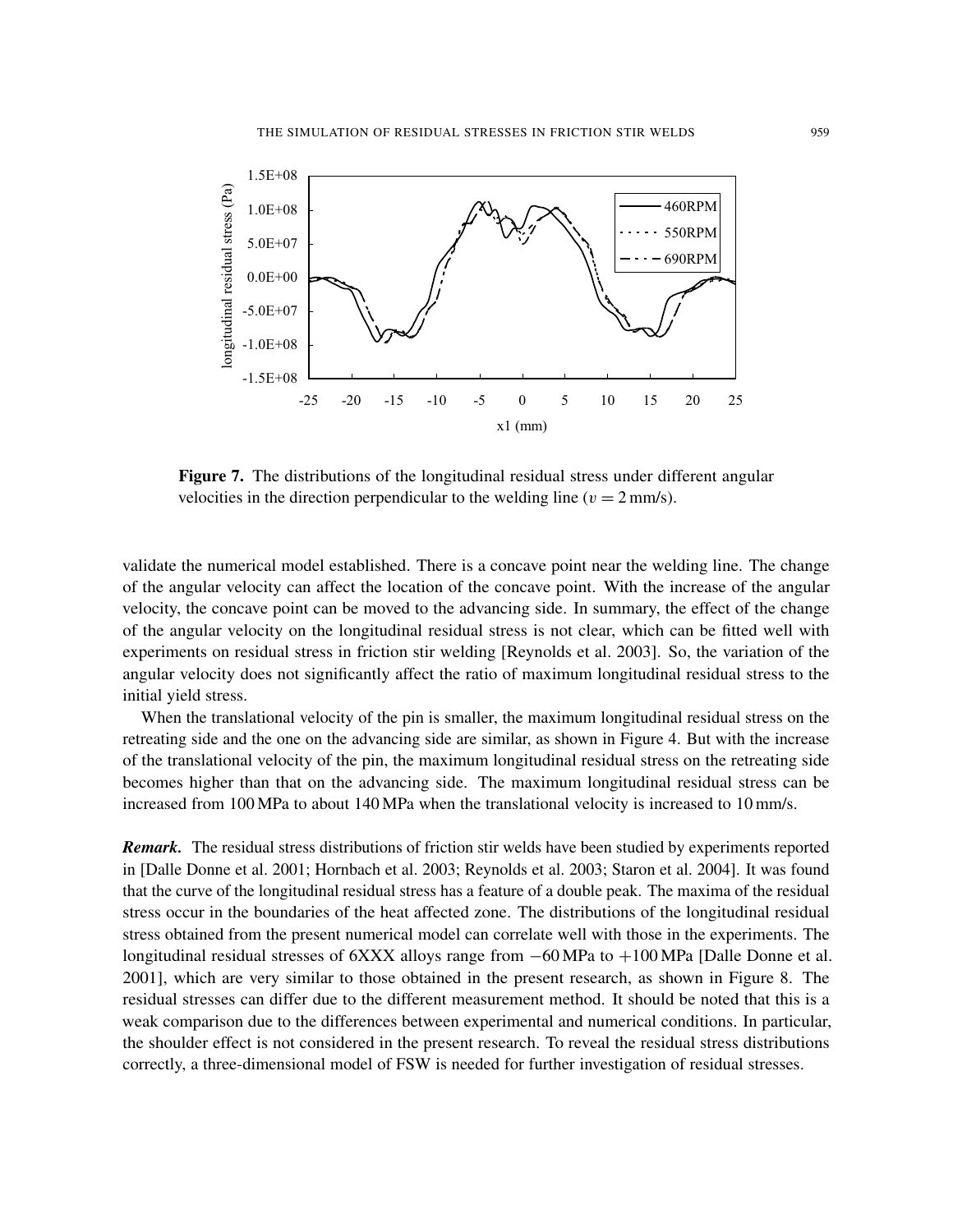

Figure 8. Longitudinal residual stresses measured by different published methods [Dalle Donne et al. 2001].

For better understanding of the mechanism of FSW, it is necessary to study the energy dissipations in FSW under different cases. It is known that the major energy dissipations in FSW are frictional ones and plastic ones. The energy dissipations under different process parameters are shown in Figure 9. It can be seen that the frictional dissipation of energy increases with the increase of the angular velocity of the pin. A possible explanation is that more revolutions are performed for the same length of the weld seam when the angular velocity of the pin is increased. For instance, the frictional dissipation is about  $7 \times 10^4$  J at  $t = 3.1 \times 10^{-3}$  s when  $\omega = 460$  RPM, while the dissipation at the same t is  $8.5 \times 10^4$  J when  $\omega = 550$  RPM. The dissipation can be increased to  $10.5 \times 10^4$  J at  $t = 3.1 \times 10^{-3}$  s when  $\omega = 690$  RPM. But the increase of the angular velocity of the pin does not affect the plastic dissipation which remains the same in Figures 9a–c.

The increase of the translational velocity of the pin does have an apparent effect on the plastic dissipation in FSW. The plastic dissipation can be increased with the increase of the translational velocity of the pin, but at the same time the frictional dissipation of energy is decreased, as shown in Figures 9d–f. The possible explanation is that with the increase of the translational velocity, the material deformation becomes more severe in the same time interval. So the plastic deformation of the material in the weld plates absorbs more energy. For instance, the frictional dissipation is  $1.4 \times 10^4$  J and the plastic dissipation is  $0.8 \times 10^4$  J at  $t = 0.8 \times 10^{-3}$  s when  $v = 4$  mm/s. When  $v = 8$  mm/s, the frictional dissipation is  $1.02 \times 10^4$  J and the plastic dissipation is  $1.2 \times 10^4$  J at  $t = 0.8 \times 10^{-3}$  s. When  $v = 10$  mm/s, the frictional dissipation is  $0.98 \times 10^4$  J and the plastic dissipation is  $1.3 \times 10^4$  J at  $t = 0.8 \times 10^{-3}$  s.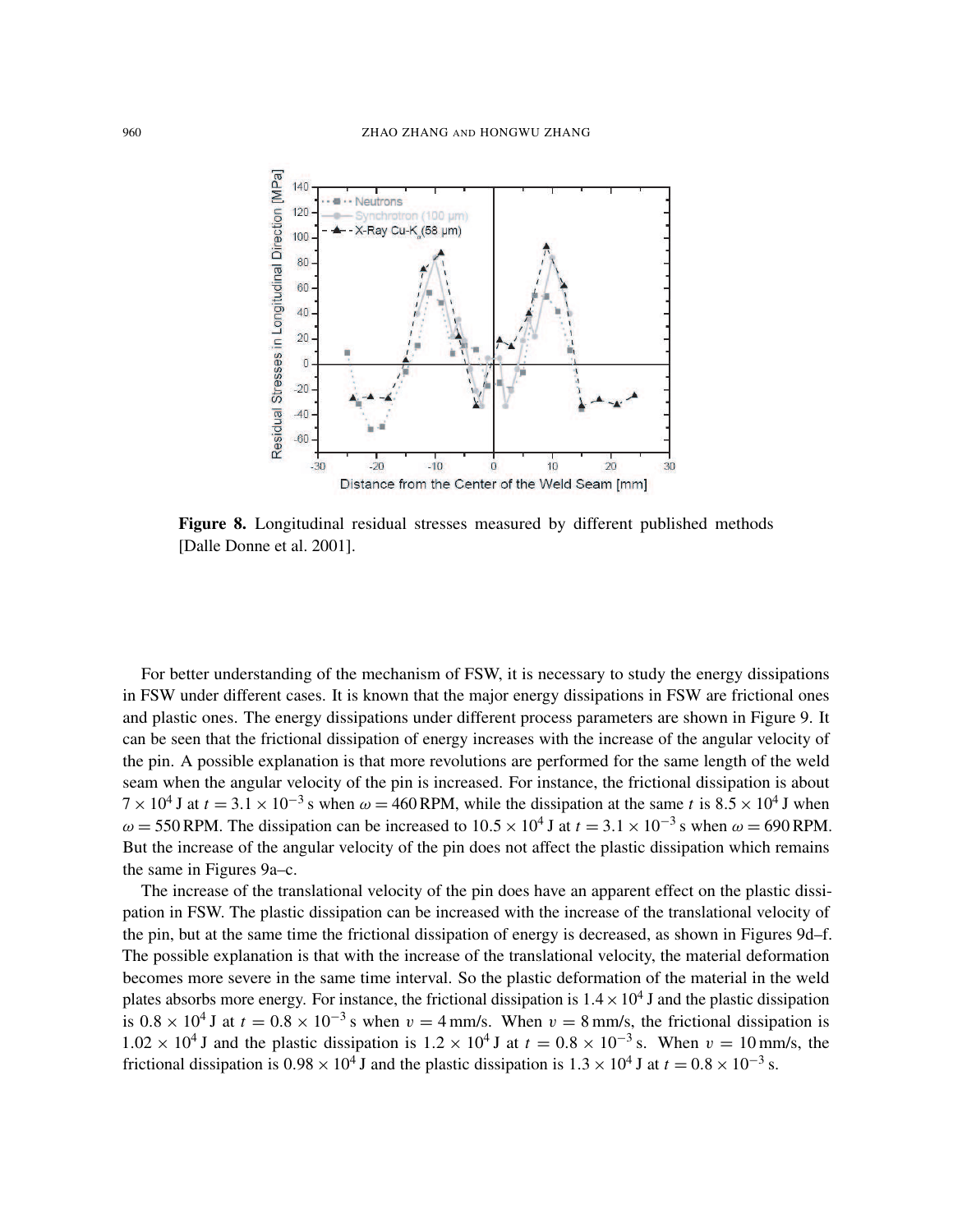

Figure 9. The energy dissipations in FSW under different cases: (a)  $v = 2$  mm/s,  $\omega =$ 460 RPM, (b)  $v = 2$  mm/s,  $\omega = 550$  RPM, (c)  $v = 2$  mm/s,  $\omega = 690$  RPM, (d)  $v = 4$  mm/s,  $\omega = 390$  RPM, (e)  $v = 8$  mm/s,  $\omega = 390$  RPM, (f)  $v = 10$  mm/s,  $\omega = 390$  RPM.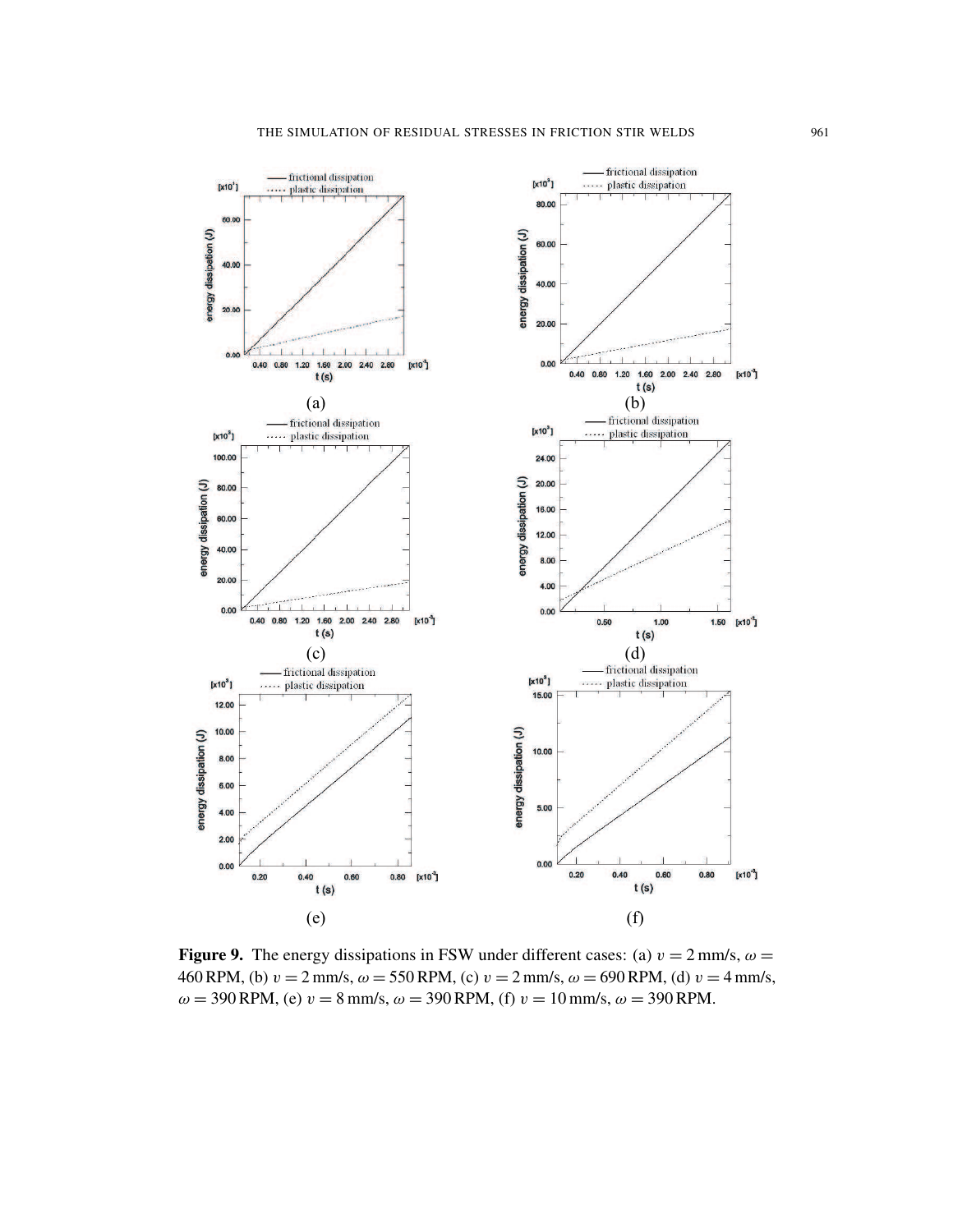#### 4. Conclusions

The finite element method can be successfully applied to the modeling of residual stress distributions in friction stir welds. The results obtained in this paper are as follows:

- (1) The maximum of the longitudinal residual stress occurs in the location where the equivalent plastic strain is decreased.
- (2) The maximum longitudinal residual stress can be increased with the increase of the translational velocity of the pin, but the rotational velocities do not significantly affect the magnitude of the longitudinal residual stresses.
- (3) The energy dissipation on friction is increased with the increase of the angular velocity of the pin. However, with the increase of the translational velocity of the pin the plastic dissipation is increased and the frictional dissipation is decreased.

#### Acknowledgments

The authors would like to thank Prof. X. M. Deng and Dr. S. W. Xu at the University of South Carolina for their helpful suggestions regarding the present research.

### References

- [Brown et al. 1993] W. F. Brown, H. Jr. Mindlin, and C. Y. Ho, *Aerospace structural metals handbook*, CINDAS/Purdue University, 1993.
- [Chao et al. 2003] Y. J. Chao, X. Qi, and W. Tang, "Heat transfer in friction stir welding experimental and numerical studies", *J. Manuf. Sci. Eng. (Trans. ASME)* 125:1 (2003), 138–145.
- [Chen and Kovacevic 2003] C. M. Chen and R. Kovacevic, "Finite element modeling of friction stir welding thermal and thermomechanical analysis", *Int. J. Mach. Tools Manuf.* 43:13 (2003), 1319–1326.
- [Chen and Kovacevic 2004] C. M. Chen and R. Kovacevic, "Joining of Al 6061 alloy to AISI 1018 steel by combined effects of fusion and solid state welding", *Int. J. Mach. Tools Manuf.* 44:11 (2004), 1205–1214.
- [Colegrove et al. 2000] P. Colegrove, M. Painter, D. Graham, and T. Miller, "3 dimensional flow and thermal modeling of the friction stir welding process", in *Second international symposium on friction stir welding* (Gothenburg, Sweden), TWI, Cambridge, 2000.
- [Colligan 1999] K. Colligan, "Material flow behavior during friction stir welding of aluminum", *Weld. J.* (July 1999), 229–237 (supplement, *Welding Research*).
- [Dalle Donne et al. 2000] C. Dalle Donne, G. Biallas, T. Ghidini, and G. Raimbeaux, "Effect of weld imperfections and residual stresses on the fatigue crack propagation in friction stir welded joints", in *Second international symposium on friction stir welding* (Gothenburg, Sweden), TWI, Cambridge, 2000.
- [Dalle Donne et al. 2001] C. Dalle Donne, E. Lima, J. Wegener, A. Pyzalla, and T. Buslaps, "Investigation of residual stresses in friction stir welds", in *Third international symposium on friction stir welding* (Kobe, Japan), TWI, Cambridge, 2001.
- [Deng and Xu 2001] X. Deng and S. Xu, "Solid mechanics simulation of friction stir welding process", *Trans. NAMRI/SME, SME* XXIX (2001), 631–638.
- [Deng and Xu 2004] X. M. Deng and S. W. Xu, "Two-dimensional finite element simulation of material flow in the friction stir welding process", *J. Manuf. Process.* 6:2 (2004), 125–133.
- [Guerra et al. 2002] M. Guerra, C. Schmidt, J. C. McClure, L. E. Murr, and A. C. Nunes, "Flow patterns during friction stir welding", *Mater. Charact.* 49:2 (2002), 95–101.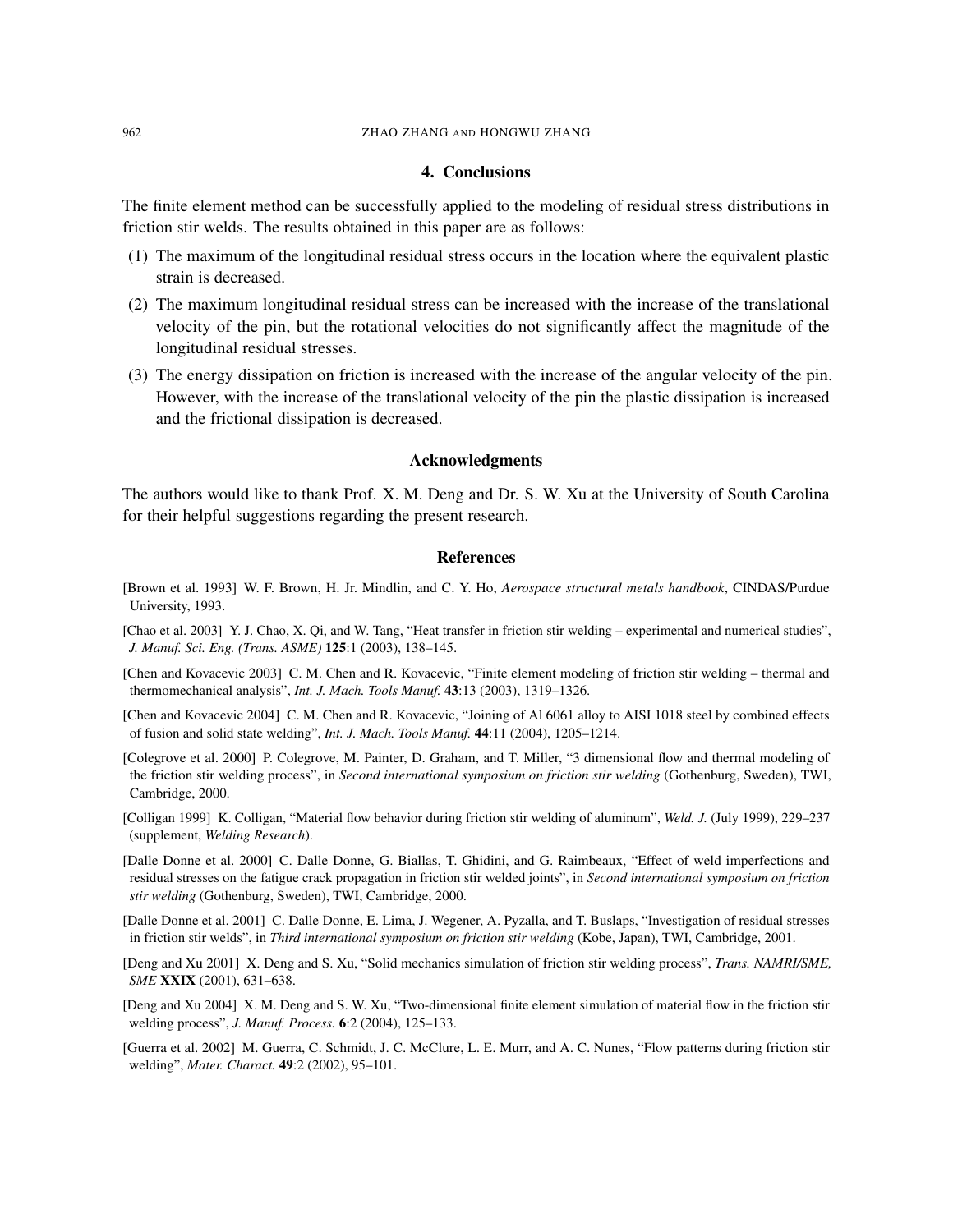- [Hornbach et al. 2003] D. Hornbach, M. Mahoney, P. Prevey, D. Waldron, and J. Cammett, "Low plasticity burnishing of friction stir welds in 2219 aluminum to increase corrosion fatigue life", pp. 302–306 in *Trends in welding research, proceedings of the 6th international conference* (Phoenix, 2002), edited by S. A. David et al., ASM International, Materials Park, OH, 2003.
- [James et al. 2004] M. N. James, D. G. Hattingh, D. J. Hughes, L. W. Wei, E. A. Patterson, and J. Quinta Da Fonseca, "Synchrotron diffraction investigation of the distribution and influence of residual stresses in fatigue", *Fatigue Fract. Eng. Mater. Struct.* 27:7 (2004), 609–622.
- [Li et al. 1999] Y. Li, L. E. Murr, and J. C. McClure, "Flow visualization and residual microstructures associated with the friction stir welding of 2024 and 6061 aluminum", *Mater. Sci. Eng. A* 271:1-2 (1999), 213–223.
- [McClure et al. 1999] J. C. McClure, Z. Feng, W. Tang, J. E. Gould, L. E. Murr, and X. Guo, "A thermal model of friction stir welding", pp. 590–596 in *Trends in welding research, proceedings of the 5th international conference* (Pine Mountain, GA, 1998), edited by J. M. Vitek et al., ASM International, Materials Park, OH, 1999.
- [Murr et al. 1998] L. E. Murr, Y. Li, and R. D. Flores, "Intercalation vortices and related microstructural features in the friction stir welding of dissimilar metals", *Mater. Res. Innov.* 2:3 (1998), 150–163.
- [Murr et al. 1999] L. E. Murr, E. A. Trillo, Y. Li, R. D. Flores, B. M. Nowak, and J. C. McClure, "Solid-state flow associated with the friction stir welding of dissimilar metals", pp. 31–36 in *Fluid flow phenomena in metals processing* (San Diego, 1999), edited by N. El-Kaddah et al., Warrendale, PA, 1999.
- [Peel et al. 2003] M. Peel, A. Steuwer, M. Preuss, and P. J. Withers, "Microstructure, mechanical properties and residual stresses as a function of welding speed in aluminium AA5083 friction stir welds", *Acta Mater.* 51:16 (2003), 4791–4801.
- [Reynolds et al. 2003] A. P. Reynolds, W. Tang, T. Gnaupel-Herold, and P. H., "Structure, properties and residual stress of 304L stainless steel friction stir welds", *Scr. Mater.* 48:9 (2003), 1289–1294.
- [Song and Kovacevic 2003] M. Song and R. Kovacevic, "Thermal modeling of friction stir welding in a moving coordinate system and its validation", *Int. J. Mach. Tools Manuf.* 43:6 (2003), 605–615.
- [Staron et al. 2004] P. Staron, M. Kocak, S. Williams, and A. Wescott, "Residual stress in friction stir-welded Al sheets", *Physica B Condens. Matter* 350:1-3 (2004), e491–e493.
- [Sutton et al. 2002] M. A. Sutton, A. P. Reynolds, D. Q. Wang, and C. R. Hubbard, "A study of residual stresses and microstructure in 2024-T3 aluminum friction stir butt welds", *J. Eng. Mater. Technol. (Trans. ASME)* 124:2 (2002), 215–221.
- [Tang et al. 1998] W. Tang, X. Guo, J. C. McClure, and L. E. Numes, "Heat input and temperature distribution in friction stir welding", *J. Mater. Process. Manuf. Sci.* 7:2 (1998), 163–172.
- [Thomas et al. 1991] W. M. Thomas, E. D. Nicholas, J. C. Needham, M. G. Murch, P. Templesmith, and C. J. Dawes, "Friction stir welding", International Patent Application No. PCT/GB92102203 and Great Britain Patent Application No. 9125978.8, 1991.
- [Ulysse 2002] P. Ulysse, "Three-dimensional modeling of the friction stir welding process", *Int. J. Mach. Tools Manuf.* 42:14 (2002), 1549–1557.
- [Webster et al. 2001] P. J. Webster, L. Djapic Oosterkamp, P. A. Browne, D. J. Hughes, W. P. Kang, P. J. Withers, and G. B. M. Vaughan, "Synchrotron X-ray residual strain scanning of a friction stir weld", *J. Strain Anal. Eng. Des.* 36:1 (2001), 61–70.
- [Xu and Deng 2002] S. Xu and X. Deng, "A three-dimensional model for the friction stir welding process", pp. 699–704 in *Proceedings of the 21st Southeastern Conference on Theoretical and Applied Mechanics (SECTAM XXI)*, 2002.
- [Xu et al. 2001] S. Xu, X. Deng, A. P. Reynolds, and T. U. Seidel, "Finite element simulation of material flow in friction stir welding", *Sci. Technol. Weld. Joining* 6:3 (2001), 191–193.
- [Zhang and Zhang 2005] Z. Zhang and H. W. Zhang, "The 3D simulation of friction stir welding process", pp. 1338–1342 in *International conference on mechanical engineering and mechanics* (Nanjing, China), 2005.
- [Zhang et al. 2005a] H. W. Zhang, Z. Zhang, and J. T. Chen, "Effect of angular velocity of the pin on material flow during friction stir welding", *Acta Metall. Sin.* 41 (2005), 853–869. In Chinese.
- [Zhang et al. 2005b] H. W. Zhang, Z. Zhang, and J. T. Chen, "The finite element simulation of the friction stir welding process", *Mater. Sci. Eng. A* 403:1-2 (2005), 340–348.